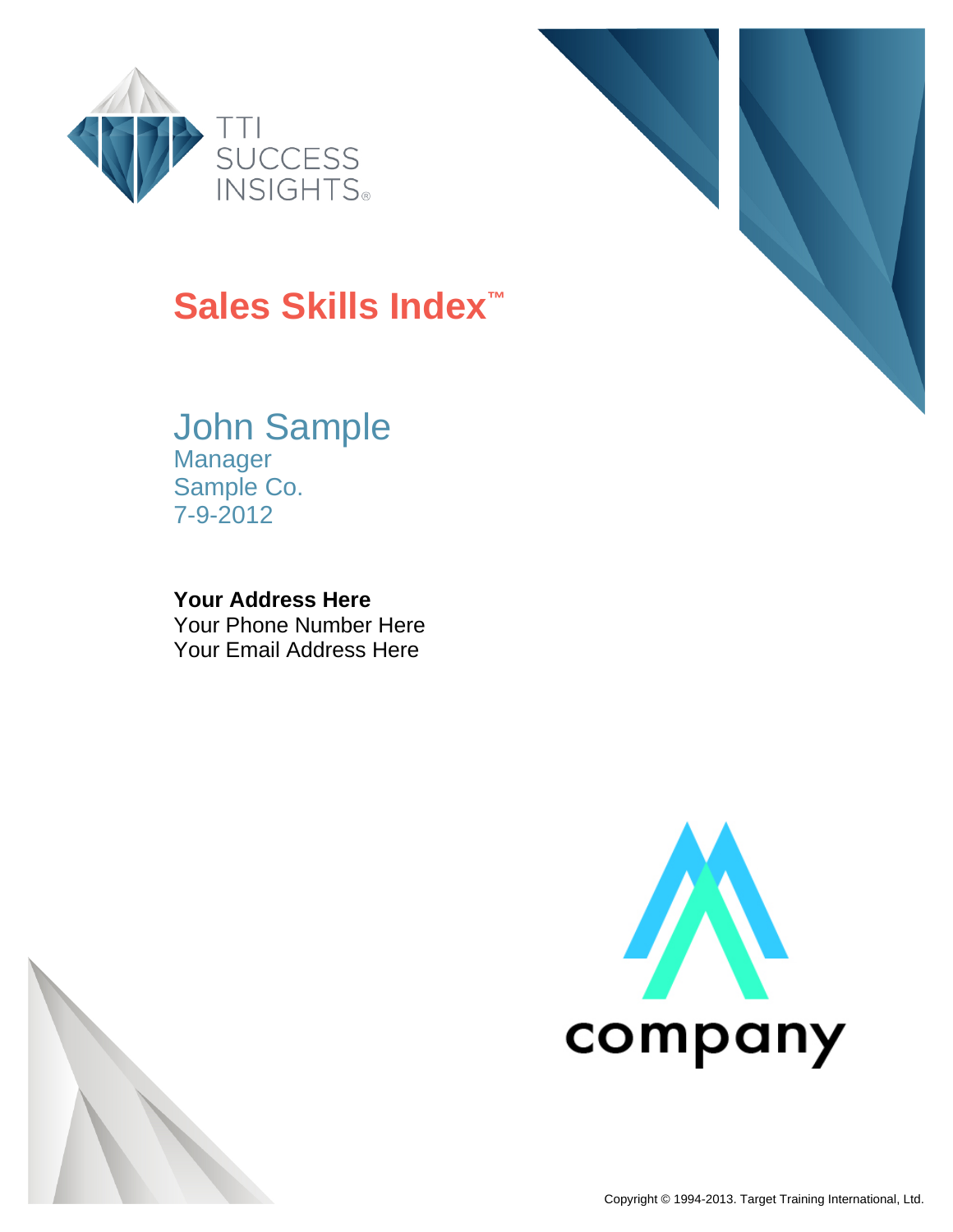

## **Introduction**



The Sales Skills Index is an objective analysis of an individual's understanding of the strategies required to sell successfully in any sales environment. It essentially answers the question, "Can this person sell?" Like any profession, selling has a body of knowledge related to its successful execution. It is this knowledge that the Sales Skills Index measures.

Although dealing with the issue of whether a person can or cannot sell is an essential component in predicting or improving sales success, it is certainly not the only one required for optimum sales performance. Behavior, attitude, and personal interests and values are other areas to consider.

Understanding effective sales strategy can help lead you to success as long as you can implement it. However, just knowing it is not enough, you must utilize what you know.

This report will give you feedback on your strengths and weaknesses. From this you can develop a plan to overcome your weaknesses. Knowledge of one's strengths and weaknesses, along with a desire to be the best you can be, will allow you to target your professional sales growth.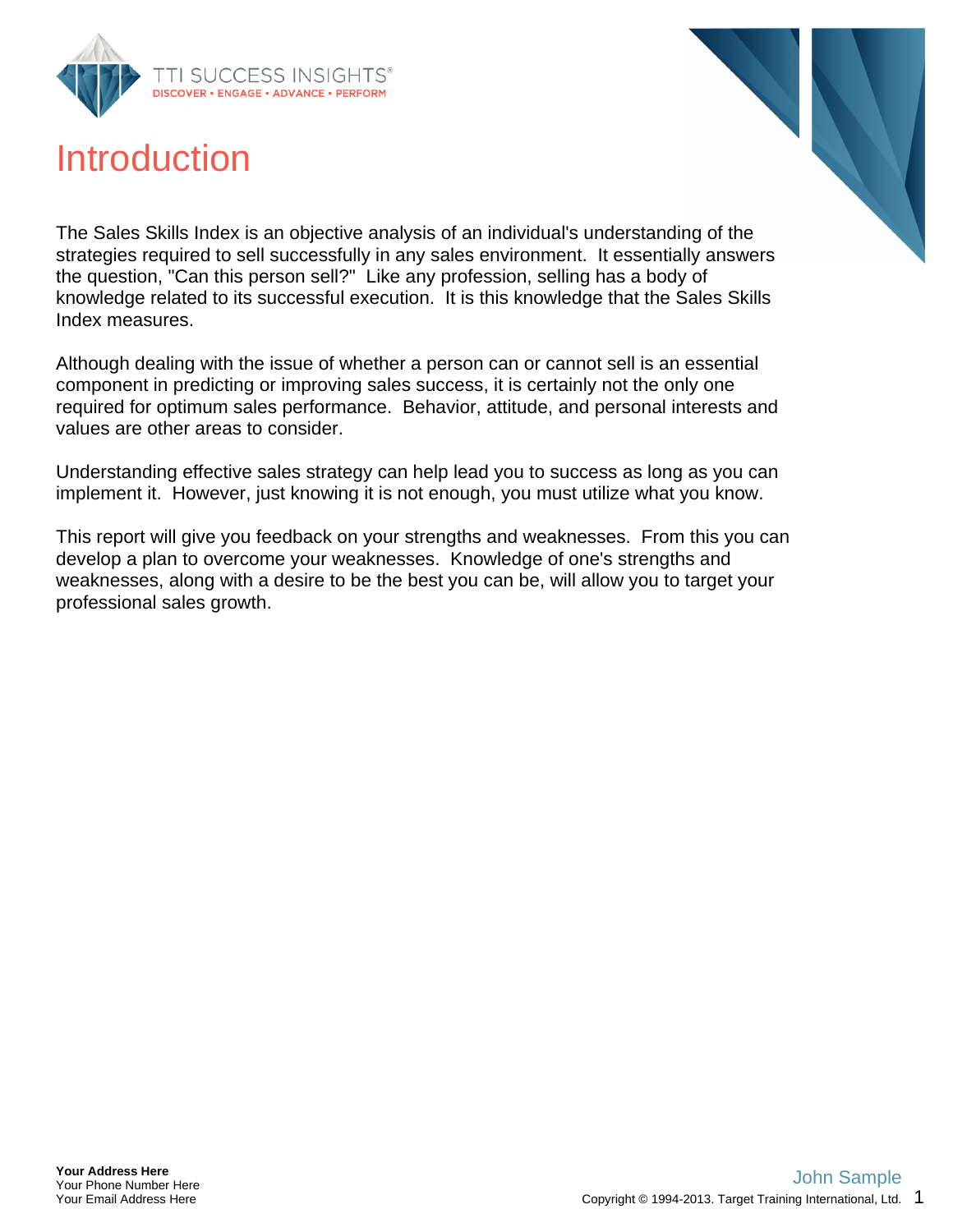

Sales Skills Index<sup>™</sup>

Category Analysis



PROSPECTING / QUALIFY: The first step of any sales system. It is the phase of the sale where prospects are identified, detailed background information is gathered, the physical activity of traditional prospecting is coordinated and an overall strategy for face-to-face selling is developed.

- **(6/13)** 46% of the time you chose the most effective strategy
- **(5/13)** 39% of the time you ranked the second most effective strategy as your first choice

FIRST IMPRESSION / GREETING: The first face-to-face interaction between a prospect and the salesperson, this step is designed to enable the salesperson to display his or her sincere interest in the prospect...to gain positive acceptance and to develop a sense of mutual respect and rapport. It is the first phase of face-to-face trust building and sets the face-to-face selling process in motion.

- **(6/9)** 67% of the time you chose the most effective strategy
- **(2/9)** 22% of the time you ranked the second most effective strategy as your first choice

QUALIFYING / QUESTIONS: The questioning and detailed needs analysis phase of the face-to-face sale, this step of selling enables the salesperson to discover what the prospect will buy, when they will buy and under what conditions they will buy. It is allowing the prospect to identify and verbalize their level of interest and specific detailed needs in the product or service the salesperson is offering.

- **(3/7)** 43% of the time you chose the most effective strategy
- **(1/7)** 14% of the time you ranked the second most effective strategy as your first choice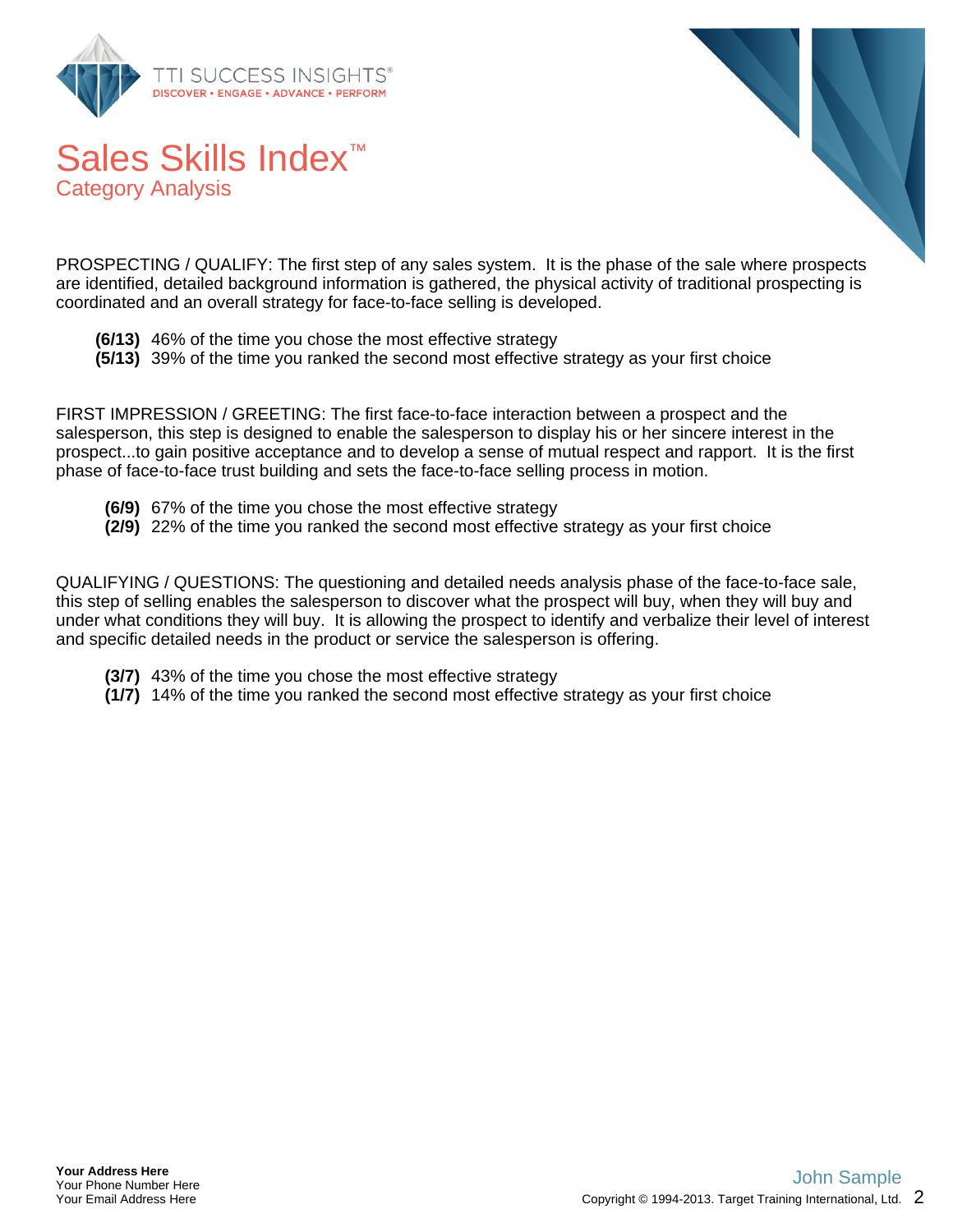

Sales Skills Index<sup>™</sup>

Category Analysis



DEMONSTRATION: The ability of the salesperson to present his or her product in such a way that it fulfills the stated or implied needs or intentions of the prospect as identified and verbalized.

- **(5/9)** 56% of the time you chose the most effective strategy
- **(3/9)** 33% of the time you ranked the second most effective strategy as your first choice

INFLUENCE: What people believe enough, they act upon. This step is designed to enable the salesperson to build value and overcome the tendency that many prospects have to place little belief or trust in what is told to them. It is this phase of the sale that solidifies the prospect's belief in the supplier, product or service and salesperson.

- **(3/6)** 50% of the time you chose the most effective strategy
- **(2/6)** 33% of the time you ranked the second most effective strategy as your first choice

CLOSE: The final phase of any selling system. This step is asking the prospect to buy, dealing with objections, handling any necessary negotiation and completing the transaction to mutual satisfaction.

- **(6/10)** 60% of the time you chose the most effective strategy
- **(3/10)** 30% of the time you ranked the second most effective strategy as your first choice

GENERAL: This area represents an overall understanding of the sales process. Knowledge of the process can lead to a positive attitude toward sales and a commitment to the individual sales steps.

- **(6/13)** 46% of the time you chose the most effective strategy
- **(5/13)** 39% of the time you ranked the second most effective strategy as your first choice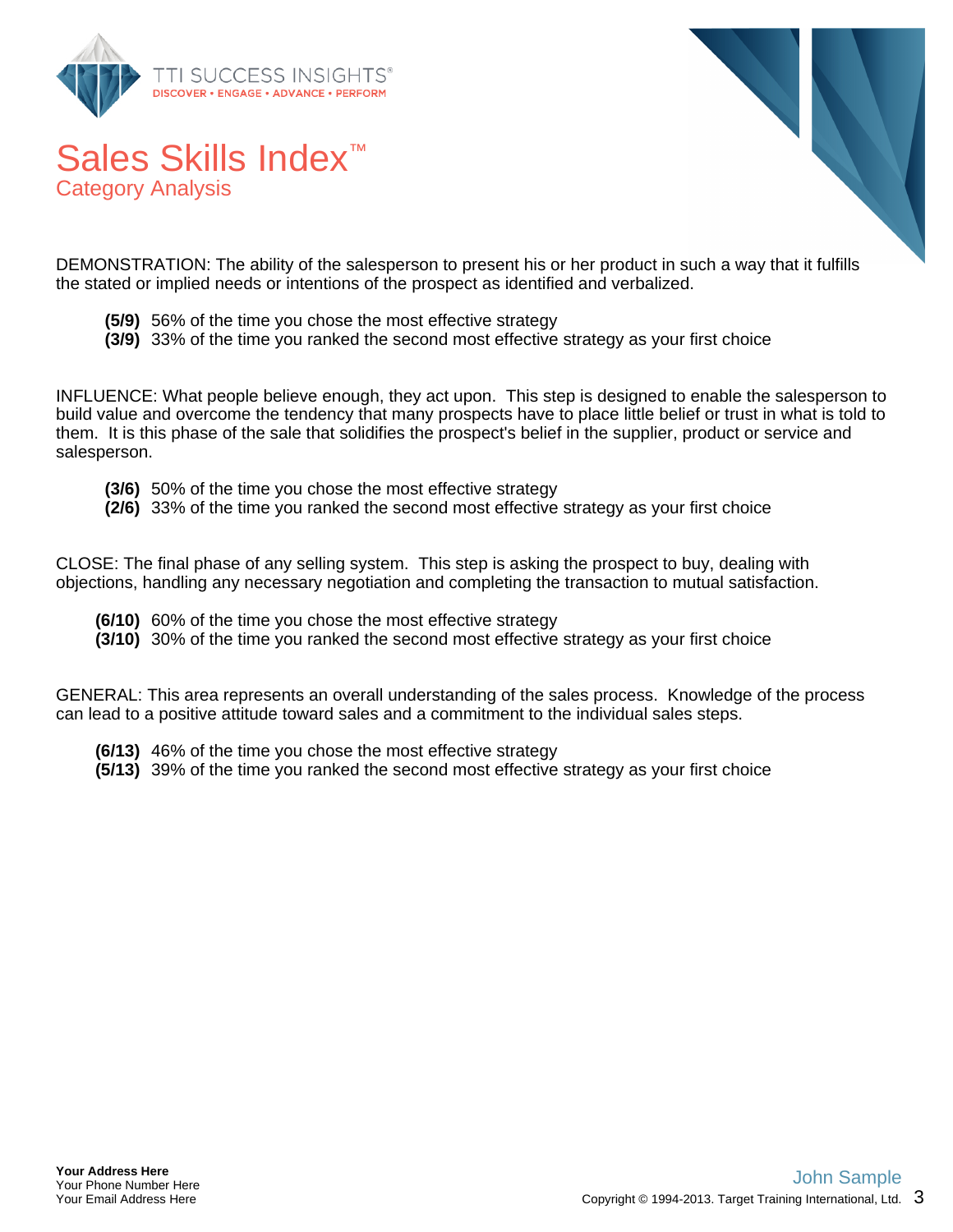

Sales Skills Index<sup>™</sup>

Question Analysis



#### **QUESTION ANALYSIS**

- 35 times chose the MOST effective strategy
- 21 times chose the SECOND most effective strategy as #1
- 9 times chose the THIRD most effective strategy as #1
- 2 times chose the LEAST effective strategy as #1

#### **LEAST EFFECTIVE STRATEGY ANALYSIS**

Please review the following questions. In these situations you selected the least effective strategy as the most effective strategy. For each question listed, the most effective strategy is provided for your review.

- 8. You approach your prospect and discover the person you are seeing is not in a position to make any type of buying decision. You should:
	- A. Continue to sell in order to develop an internal advocate.
- 42. A prospect states, "You have 15 minutes to give your presentation." However, you need at least 30 minutes. What should you do?
	- B. Proceed to do additional qualifying to discover whether there is a need for a presentation.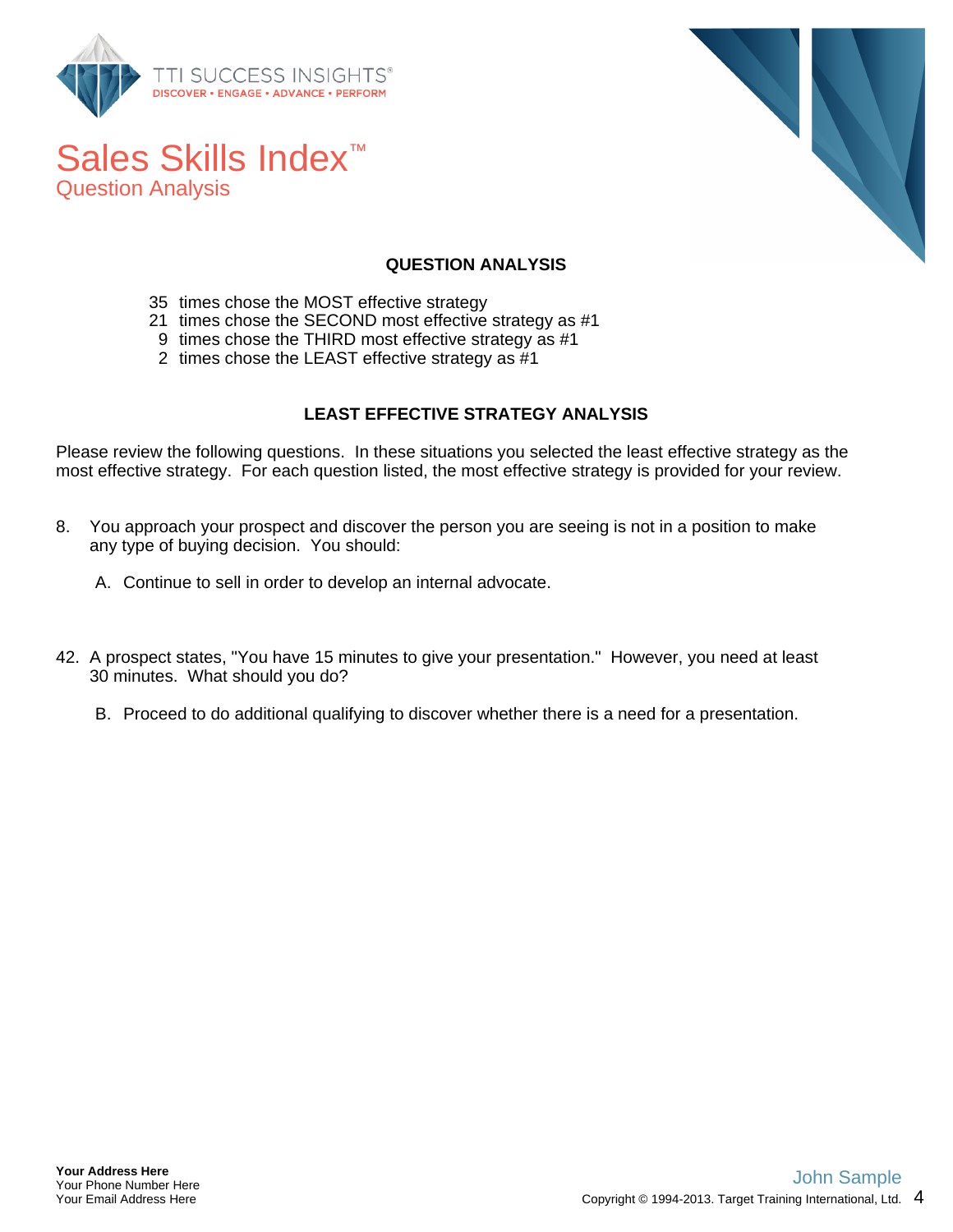

Sales Skills Index<sup>™</sup> Primary Effectiveness Rating

The following graph illustrates YOUR understanding of the most effective sales strategy in a series of sales situations. Research validates that understanding and applying an effective sales strategy is directly related to sales success. The higher the score in any particular area the stronger your specific understanding of what is required to be successful in the sales process.

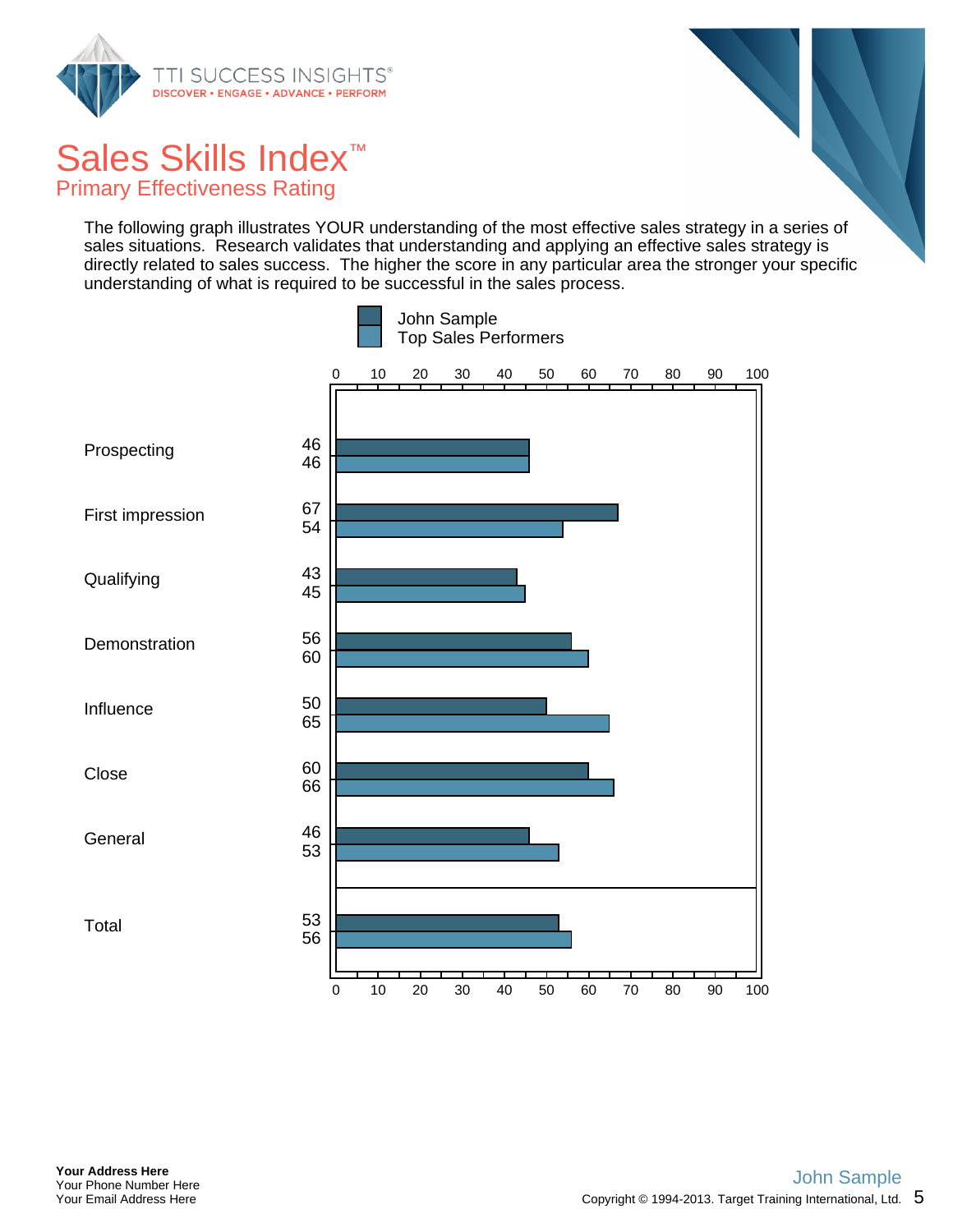

### Sales Skills Index<sup>™</sup> Primary and Secondary Effectiveness Rating

This graph illustrates your overall knowledge of the most and second most effective sales strategies. The higher your score in any segment, the better your broad understanding of the overall sales strategy required in that step of a successful sale.